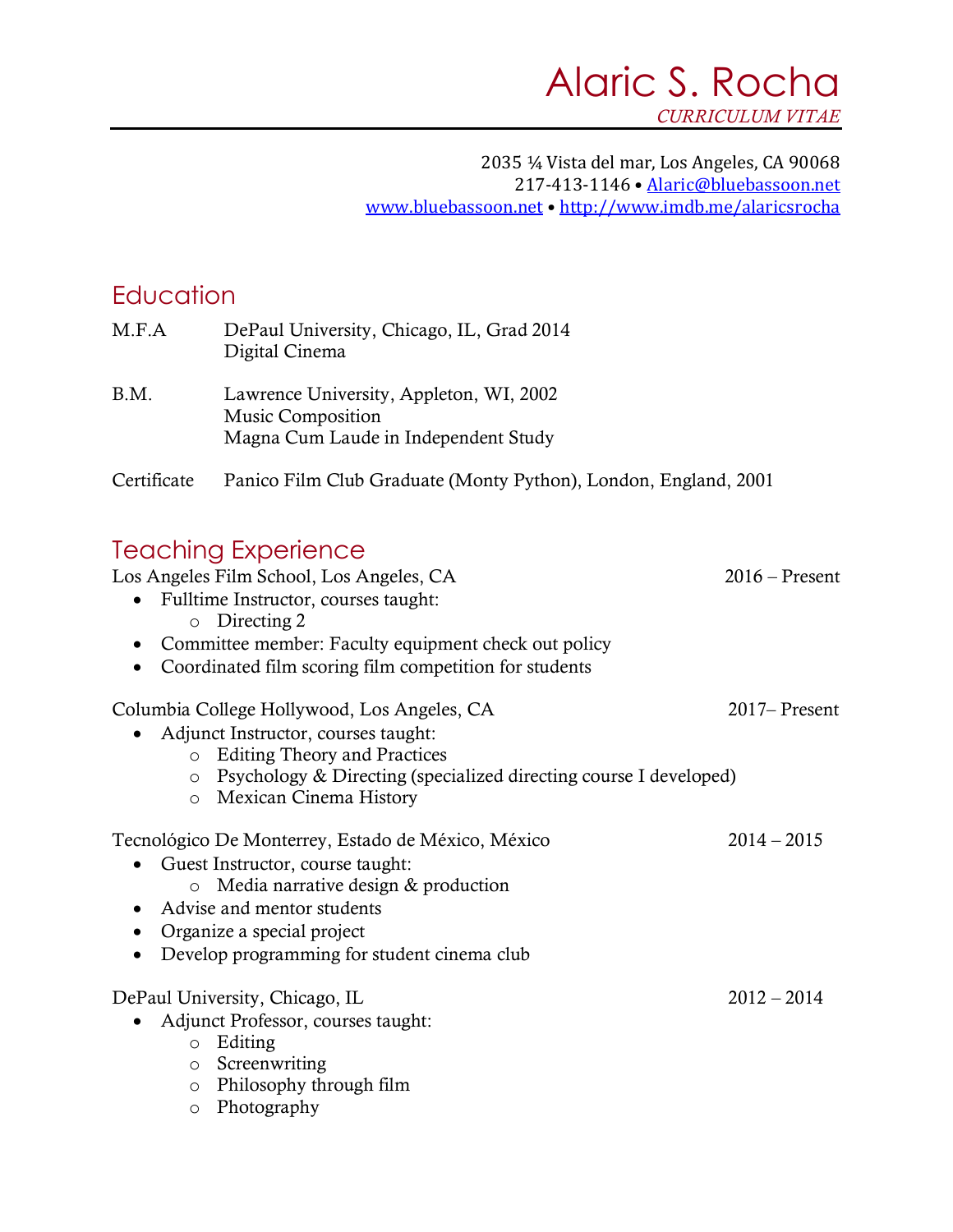# Alaric S. Rocha

*CURRICULUM VITAE*

| Visual design<br>O<br>Production<br>$\circ$                                                                                                                                                                                                                                                                                                                                                                                                                                                                                                                                             |                                                         |
|-----------------------------------------------------------------------------------------------------------------------------------------------------------------------------------------------------------------------------------------------------------------------------------------------------------------------------------------------------------------------------------------------------------------------------------------------------------------------------------------------------------------------------------------------------------------------------------------|---------------------------------------------------------|
| City of Evanston, IL<br>Lead Instructor for youth media<br>Developed program for children 6-12<br>Supervise other media instructors                                                                                                                                                                                                                                                                                                                                                                                                                                                     | $2009 - 2014$                                           |
| School of the Art Institute of Chicago, Chicago, IL<br>Guest Instructor, course taught:<br>Art and the human development<br>$\circ$                                                                                                                                                                                                                                                                                                                                                                                                                                                     | 2011                                                    |
| Lillstreet Art Center, Chicago IL<br>Youth media instructor, courses taught:<br>Editing<br>$\circ$<br>Production<br>$\circ$<br>Cinematography<br>$\circ$                                                                                                                                                                                                                                                                                                                                                                                                                                | $2011 - 2013$                                           |
| Richland Community College, Decatur, IL<br>Guest Instructor, course taught:<br>Intro to filmmaking<br>$\circ$                                                                                                                                                                                                                                                                                                                                                                                                                                                                           | 2003                                                    |
| <b>Production Experience</b><br>38+ DP credits on short films and music videos<br>$31+AC/OP$ credits on short films, TV and music videos<br>$31 +$ Editor credits on short films and music videos<br>10+ Grip credits on short films and music videos<br>Self Employed<br>Corporate videographer/editor<br>O<br>ABSA Productions, Chicago, IL<br>Wedding & corporate<br>$\circ$<br>Videographer/editor<br>O<br>Prairie Production Group, Champaign, IL<br>Commercial and corporate<br>$\circ$<br>Videographer/editor<br>$\circ$<br>Office management<br>$\circ$<br>WAND TV, Decatur, IL | $1999 - 2016$<br>2008<br>$2004 - 2007$<br>$2002 - 2004$ |
| Local news videographer<br>$\circ$<br>Live truck operator<br>$\circ$<br>On air film critic<br>$\circ$                                                                                                                                                                                                                                                                                                                                                                                                                                                                                   |                                                         |
| Director Filmoaraphy & Festival Screenings (partial list)                                                                                                                                                                                                                                                                                                                                                                                                                                                                                                                               |                                                         |

Director Filmography & Festival Screenings (partial list) *Demonoid (1971)*, 15min film, Canon C300 2015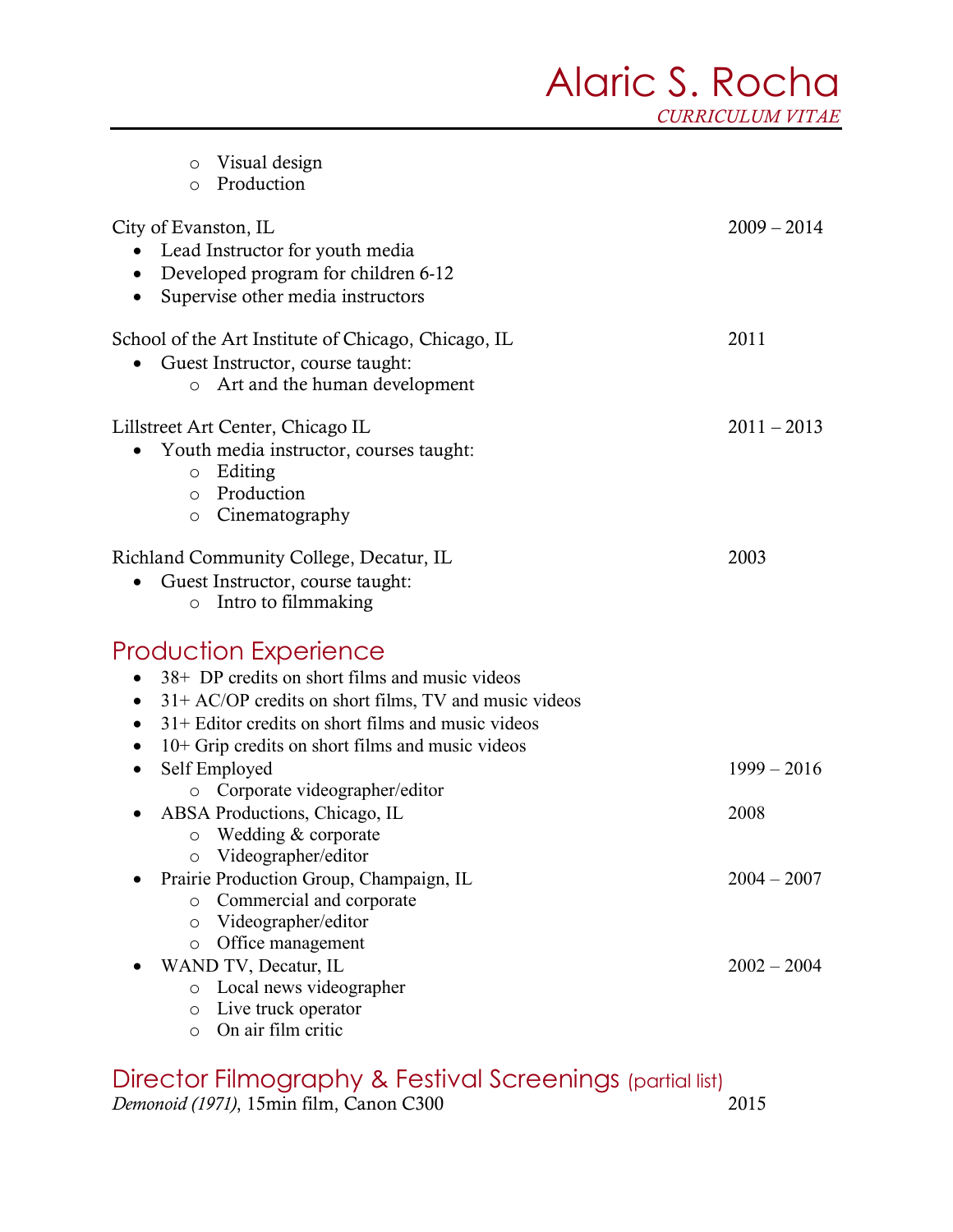## Alaric S. Rocha

*CURRICULUM VITAE*

| Seattle International Film Festival, WA<br>$\bullet$                                 | 2016 |
|--------------------------------------------------------------------------------------|------|
| Dances With Film, L.A., CA<br>$\bullet$                                              | 2016 |
| Another Hole in the Head, S.F., CA<br>$\bullet$                                      | 2016 |
| Rojo Sangre in Buenos Aires, Argentina<br>$\bullet$                                  | 2016 |
| Best Trash Film, The Optical Horror Fest in Rome, Italy<br>$\bullet$                 | 2016 |
| Fantastic Cinema & Craft Beer Festival, Little Rock, AR<br>$\bullet$                 | 2017 |
| Best Horror/Comedy Short, Silver Scream Festival, Dallas, TX<br>$\bullet$            | 2017 |
| DC Shorts Fest, Washington D.C.<br>$\bullet$                                         | 2017 |
| Hell's Half Mile Film & Music Festival, Bay City, MI<br>$\bullet$                    | 2017 |
| Official Latino Short Film Festival, Harlem, NY<br>$\bullet$                         | 2017 |
| NOLA Horror Film Festival, New Orleans, LA<br>$\bullet$                              | 2017 |
| Hamilton Film Festival, Hamilton, ON<br>$\bullet$                                    | 2017 |
| Nightmare Film Festival, Columbus, OH<br>$\bullet$                                   | 2017 |
| Honorable Mention, Tabloid Witch Award, CA<br>$\bullet$                              | 2017 |
| Portland Film Festival, Portland OR                                                  | 2017 |
| Una mujer sin precio (1961), 15min film, Arri Alexa                                  | 2014 |
| DePaul University MFA Grant Recipient<br>$\bullet$                                   | 2014 |
| Best Picture and Director, DePaul Premiere Film Festival<br>$\bullet$                | 2014 |
| SITGES Film Festival, Spain<br>$\bullet$                                             | 2014 |
| 50 <sup>th</sup> Chicago International Film Festival, IL<br>$\bullet$                | 2014 |
| 31 <sup>st</sup> Imagine Film Festival, Amsterdam<br>$\bullet$                       | 2015 |
| Best Short runner up, 31 <sup>st</sup> Chicago Latino Film Festival, IL<br>$\bullet$ | 2015 |
| International Student Film Festival, Bulgaria<br>$\bullet$                           | 2015 |
| Dances with Films, Los Angeles, CA<br>$\bullet$                                      | 2015 |
| Best Director, Lighthouse International Film Festival, NJ<br>$\bullet$               | 2015 |
| 3 <sup>rd</sup> Place, Elgin Film Festival, IL                                       | 2015 |
| Rojo Sangre Film Festival, Buenos Aires                                              | 2015 |
| Camp Cult Classics, Los Angeles, CA                                                  | 2016 |
| San Diego Latino Film Festival, CA                                                   | 2016 |
| Best Homage, Silver Scream Festival, Santa Rosa, CA                                  | 2016 |
| Film Quest, UT                                                                       | 2016 |
| Other Worlds, Austin, TX                                                             | 2016 |
| <i>Las fieras (1969), 12min film, 16mm</i>                                           | 2013 |
| DePaul University MFA Grant Recipient                                                | 2013 |
| Guanajato International Film Festival, Mexico<br>$\bullet$                           | 2015 |
| Post Mortem Film Festival, Mexico                                                    | 2015 |
| Blow Up Chicago Art House Film Festival<br>$\bullet$                                 | 2015 |
| Philip K. Dick Film Festival, NYC                                                    | 2015 |
| Accepted into Chicago Land Shorts Vol. 2                                             | 2015 |